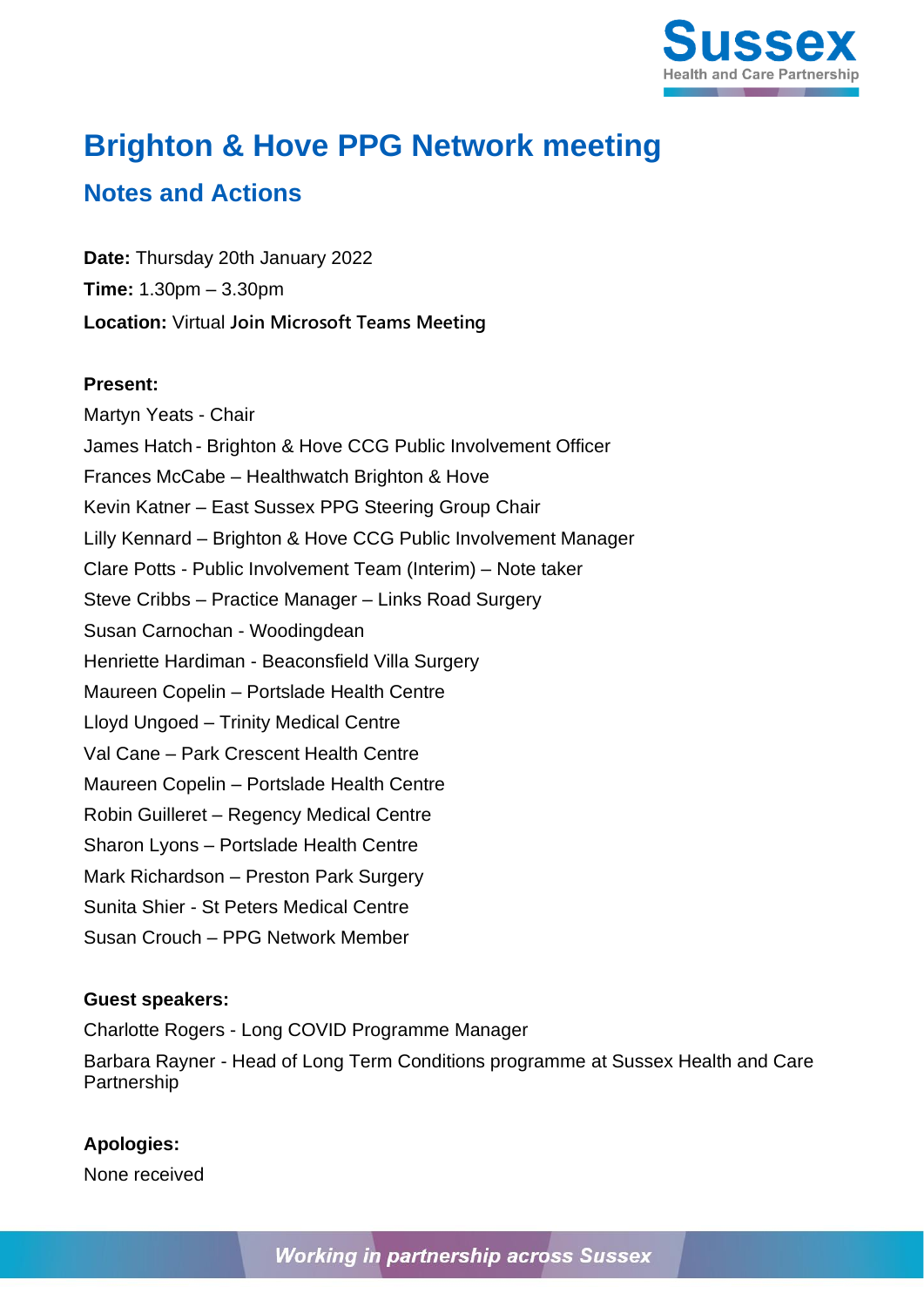| Item ref | Item description                                                                                                                                                                                                                                                                                                                                                                                                                                                                                                                                                                      | <b>Action</b><br><b>Number</b> |
|----------|---------------------------------------------------------------------------------------------------------------------------------------------------------------------------------------------------------------------------------------------------------------------------------------------------------------------------------------------------------------------------------------------------------------------------------------------------------------------------------------------------------------------------------------------------------------------------------------|--------------------------------|
| 1.       | <b>Welcome and Apologies</b>                                                                                                                                                                                                                                                                                                                                                                                                                                                                                                                                                          |                                |
| 1.1      | Apologies and welcome                                                                                                                                                                                                                                                                                                                                                                                                                                                                                                                                                                 |                                |
| 1.2      | Declarations of conflicts of interest                                                                                                                                                                                                                                                                                                                                                                                                                                                                                                                                                 |                                |
|          | None declared.                                                                                                                                                                                                                                                                                                                                                                                                                                                                                                                                                                        |                                |
| 2.       | Last meeting updates                                                                                                                                                                                                                                                                                                                                                                                                                                                                                                                                                                  |                                |
|          | <b>Action points:</b>                                                                                                                                                                                                                                                                                                                                                                                                                                                                                                                                                                 |                                |
|          | <b>Actions 1 and 2 are ongoing: Provide access to reports, which might</b><br>routinely be shared with GP Surgeries and current causes of pressures in<br>practices.                                                                                                                                                                                                                                                                                                                                                                                                                  |                                |
|          | <b>Action 3:</b> To be picked up in toolkit discussion item 4 (descriptions of<br>practice roles).                                                                                                                                                                                                                                                                                                                                                                                                                                                                                    |                                |
|          | Action 4: Information about GP/other clinician work during the pandemic -<br>Complete?                                                                                                                                                                                                                                                                                                                                                                                                                                                                                                |                                |
|          | <b>Action 5:</b> Complete – sharing of primary care communications strategy                                                                                                                                                                                                                                                                                                                                                                                                                                                                                                           |                                |
|          | <b>Action 6:</b> Ongoing: What charities are doing for people with chronic<br>conditions at PCN level. Start with West Hove Health Forum.                                                                                                                                                                                                                                                                                                                                                                                                                                             |                                |
|          | <b>Action 7:</b> Ongoing: CCG to produce some communications headlines that<br>will reach a wider audience. LK/JH to contact Laura Robertson.                                                                                                                                                                                                                                                                                                                                                                                                                                         |                                |
|          | <b>Matters arising:</b>                                                                                                                                                                                                                                                                                                                                                                                                                                                                                                                                                               |                                |
|          | None declared.                                                                                                                                                                                                                                                                                                                                                                                                                                                                                                                                                                        |                                |
| 3.       | <b>NHS Long Covid Services</b>                                                                                                                                                                                                                                                                                                                                                                                                                                                                                                                                                        |                                |
|          | <b>Presentation</b>                                                                                                                                                                                                                                                                                                                                                                                                                                                                                                                                                                   |                                |
| 3.1      | The presentation described the main symptoms of Long Covid<br>(breathlessness, fatigue, cognitive issues and return to work. Referral is via<br>the GP to ensure any symptoms are checked for potentially having another<br>cause. There are four pathways depending on severity, going from an app<br>or self help advice, to specialist care at the more severe end of the<br>spectrum. The referral rate is going down, which is cause for concern if it is<br>caused by barriers whether integral to the service or due to other<br>perceptions, for example in protected groups. |                                |
|          | Q&A                                                                                                                                                                                                                                                                                                                                                                                                                                                                                                                                                                                   |                                |
|          | Could the experience of providing this service help with other post<br>viral syndromes? This was acknowledged as a good idea for an area<br>of healthcare (that can be difficult to refine).<br>Could the referral route be extended to include other professionals<br>such as social prescribers/link workers or even self-referral? Other<br>health professionals can refer. It is important to rule out other                                                                                                                                                                      |                                |

Working in partnership across Sussex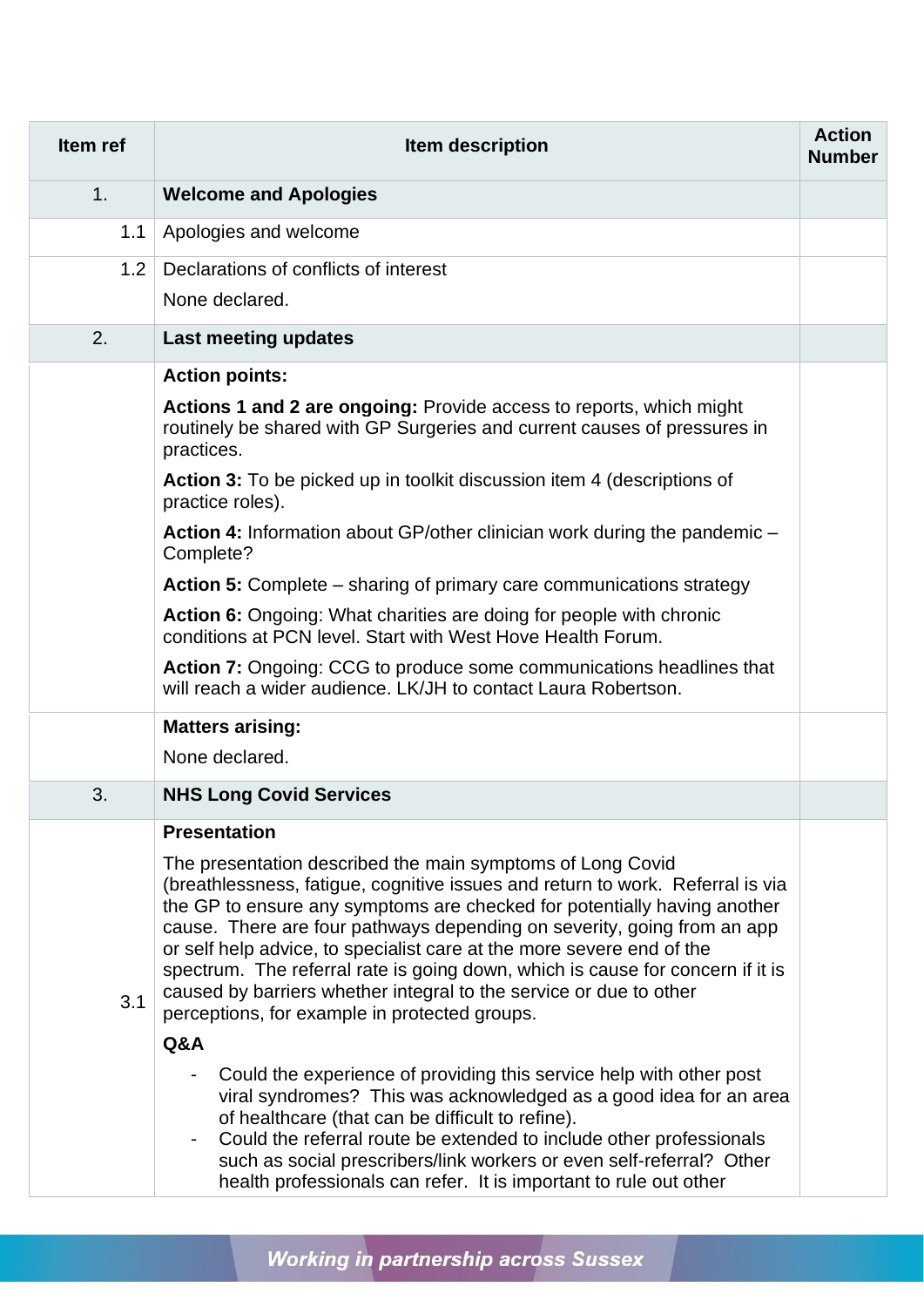| pathologies before referring in. However, widening the referral route<br>could be explored further.<br>Could 111 be used?<br>Might the downward trend of referrals be due to GP capacity? The<br>assessments take two hours so is this causing any resistance?<br>Could a team be put together to do these as is happening in Hove for<br>blood pressure and health checks.<br>Might the middle aged profile of people accessing be due to not<br>being at work as much/having the time to ask?<br>There may be people who do not want to bother their GP who are<br>then not getting the help they need.<br>How can we get the message out when we are not based in<br>practices? Practice websites could provide Long Covid information,<br>self-help tips, advice on when to see a GP plus link to SCFT website<br>Most people recover.<br>$\blacksquare$<br>The waiting time is proposed to be 6 weeks.<br>Actions: BR to share the PCASS referral form for information.<br>BR, CR and LK to follow up with providers to get some patient case studies,<br>to help the public understand the service and what it can achieve for<br>patients.<br>This may also help create an expert patient group.<br><b>NHS CCG System Updates</b><br>4.<br>4.1   LK: Covid 19 infections may have peaked although this is not certain.<br>Hospitals are managing well. One hospital under pressure because of staff<br>sickness has managed to share staff. The message that A&E is for an<br>emergency and 111 is the first port of call is being emphasized currently.<br>There were vaccination walk-ins at the Brighton Centre and racecourse this<br>week and also ambulance pop-up sessions around the city. The CCGs are<br>trying to understand the drivers behind people (why now?) getting second<br>vaccinations to help shape communications to encourage others.<br>70,000 people in the city are unvaccinated. This includes women of<br>reproductive age and pregnant women. Ethnicity and areas of deprivation<br>have lower rates also<br>People are presenting later for cancer treatment, possibly due to GP<br>capacity.<br>Younger people are more reluctant to get a booster so we are making sure<br>people are informed and know where and who to ask any questions to.<br>They have the opportunity to ask at the vaccination centre as there is<br>always someone available to talk things through.<br>Hesitance can be because of needing to travel to a centre, or anxiety. The<br>CCG is looking for discrete ways of being in touch with groups of people<br>who value privacy. If anyone at this meeting hears about someone<br>struggling to access their vaccination please let us know. |  |  |
|------------------------------------------------------------------------------------------------------------------------------------------------------------------------------------------------------------------------------------------------------------------------------------------------------------------------------------------------------------------------------------------------------------------------------------------------------------------------------------------------------------------------------------------------------------------------------------------------------------------------------------------------------------------------------------------------------------------------------------------------------------------------------------------------------------------------------------------------------------------------------------------------------------------------------------------------------------------------------------------------------------------------------------------------------------------------------------------------------------------------------------------------------------------------------------------------------------------------------------------------------------------------------------------------------------------------------------------------------------------------------------------------------------------------------------------------------------------------------------------------------------------------------------------------------------------------------------------------------------------------------------------------------------------------------------------------------------------------------------------------------------------------------------------------------------------------------------------------------------------------------------------------------------------------------------------------------------------------------------------------------------------------------------------------------------------------------------------------------------------------------------------------------------------------------------------------------------------------------------------------------------------------------------------------------------------------------------------------------------------------------------------------------------------------------------------------------------------------------------------------------------------------------------------------------------------------------------------------------------------------------------------------------------------------------------------------------------------|--|--|
|                                                                                                                                                                                                                                                                                                                                                                                                                                                                                                                                                                                                                                                                                                                                                                                                                                                                                                                                                                                                                                                                                                                                                                                                                                                                                                                                                                                                                                                                                                                                                                                                                                                                                                                                                                                                                                                                                                                                                                                                                                                                                                                                                                                                                                                                                                                                                                                                                                                                                                                                                                                                                                                                                                                  |  |  |
|                                                                                                                                                                                                                                                                                                                                                                                                                                                                                                                                                                                                                                                                                                                                                                                                                                                                                                                                                                                                                                                                                                                                                                                                                                                                                                                                                                                                                                                                                                                                                                                                                                                                                                                                                                                                                                                                                                                                                                                                                                                                                                                                                                                                                                                                                                                                                                                                                                                                                                                                                                                                                                                                                                                  |  |  |
|                                                                                                                                                                                                                                                                                                                                                                                                                                                                                                                                                                                                                                                                                                                                                                                                                                                                                                                                                                                                                                                                                                                                                                                                                                                                                                                                                                                                                                                                                                                                                                                                                                                                                                                                                                                                                                                                                                                                                                                                                                                                                                                                                                                                                                                                                                                                                                                                                                                                                                                                                                                                                                                                                                                  |  |  |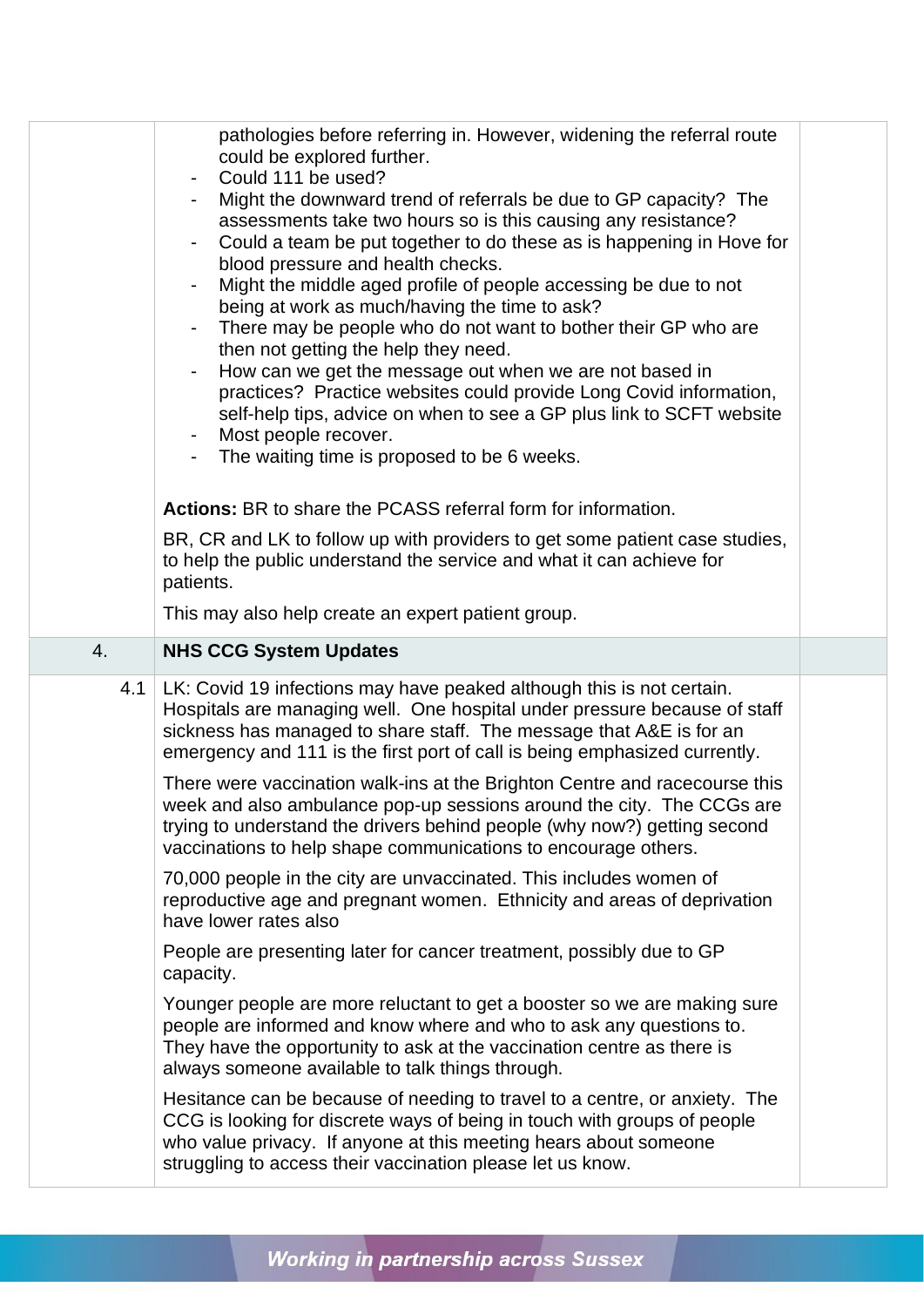|    | The question arose about universities. LK reported low uptake around<br>Chinese (Mandarin), including students. To counter this there have been<br>popups at the university at least once per week.<br>Steve Cribbs – Practices are being paid to do outreach, to reassure patients<br>etc. His practice hopes to see an impact in the next couple of months.<br>People may have specific reasons why not, by now. These are difficult to<br>convert. It is common for under 65's not to have flu jabs and they may see<br>this risk alongside Covid. Vaccination fatigue possible. Cribbs thinks<br>activity drop is temporary and he expects it to go higher as things are<br>picking up already. BJ telling people Covid is over may see the media<br>return to "GP bashing." |  |
|----|----------------------------------------------------------------------------------------------------------------------------------------------------------------------------------------------------------------------------------------------------------------------------------------------------------------------------------------------------------------------------------------------------------------------------------------------------------------------------------------------------------------------------------------------------------------------------------------------------------------------------------------------------------------------------------------------------------------------------------------------------------------------------------|--|
| 5. | <b>Primary Care Engagement Model</b>                                                                                                                                                                                                                                                                                                                                                                                                                                                                                                                                                                                                                                                                                                                                             |  |
|    | <b>Presentation:</b>                                                                                                                                                                                                                                                                                                                                                                                                                                                                                                                                                                                                                                                                                                                                                             |  |
|    | <b>Primary Care Engagement Model</b>                                                                                                                                                                                                                                                                                                                                                                                                                                                                                                                                                                                                                                                                                                                                             |  |
|    | They explored the strategic approach to patient and primary care<br>engagement. In addition to increase participation by using assets, as in<br>groups of people known to the practice/PPG: (Community and voluntary<br>groups etc). Also, how to reach them.                                                                                                                                                                                                                                                                                                                                                                                                                                                                                                                    |  |
|    | It demonstrated how health issues can be addressed via sharing<br>information on self-care and patient interest groups.                                                                                                                                                                                                                                                                                                                                                                                                                                                                                                                                                                                                                                                          |  |
|    | The PPG toolkit – has been presented to primary care and PCNs.                                                                                                                                                                                                                                                                                                                                                                                                                                                                                                                                                                                                                                                                                                                   |  |
|    | PPG reps can use as an aid to discussion                                                                                                                                                                                                                                                                                                                                                                                                                                                                                                                                                                                                                                                                                                                                         |  |
|    | * LK will feed back where it was presented.                                                                                                                                                                                                                                                                                                                                                                                                                                                                                                                                                                                                                                                                                                                                      |  |
|    | MY There is already a PPG toolkit and very helpful. LK said this will be a<br>developing tool. Perhaps we should call it something different.                                                                                                                                                                                                                                                                                                                                                                                                                                                                                                                                                                                                                                    |  |
|    | MR: practices need concrete examples of where GP's have benefited from<br>working with PPG's.                                                                                                                                                                                                                                                                                                                                                                                                                                                                                                                                                                                                                                                                                    |  |
|    | EG: Such as the occasion when ear syringing was not going to be funded<br>any longer and patients pressure reversed this.                                                                                                                                                                                                                                                                                                                                                                                                                                                                                                                                                                                                                                                        |  |
|    | It is important that PPGs do not become a complaints forum. SC said there<br>is a complaints forum for when services are not good. If patients are not<br>happy, practices can be tough places for staff to work. Good patient<br>satisfaction is important.                                                                                                                                                                                                                                                                                                                                                                                                                                                                                                                     |  |
|    | SL was concerned about the timescale to launch the toolkit. Might have to<br>be a step back to launch in effective way.                                                                                                                                                                                                                                                                                                                                                                                                                                                                                                                                                                                                                                                          |  |
|    | MR asked if the toolkit creation involved patients, GP's and practice<br>managers. Action: LK will take this back.                                                                                                                                                                                                                                                                                                                                                                                                                                                                                                                                                                                                                                                               |  |
|    | SC concerned Covid vols will disappear – these people need to be<br>encouraged to join a PPG.                                                                                                                                                                                                                                                                                                                                                                                                                                                                                                                                                                                                                                                                                    |  |
|    | <b>Action:</b> LK take as an action to promote PPG's more widely.                                                                                                                                                                                                                                                                                                                                                                                                                                                                                                                                                                                                                                                                                                                |  |
|    |                                                                                                                                                                                                                                                                                                                                                                                                                                                                                                                                                                                                                                                                                                                                                                                  |  |